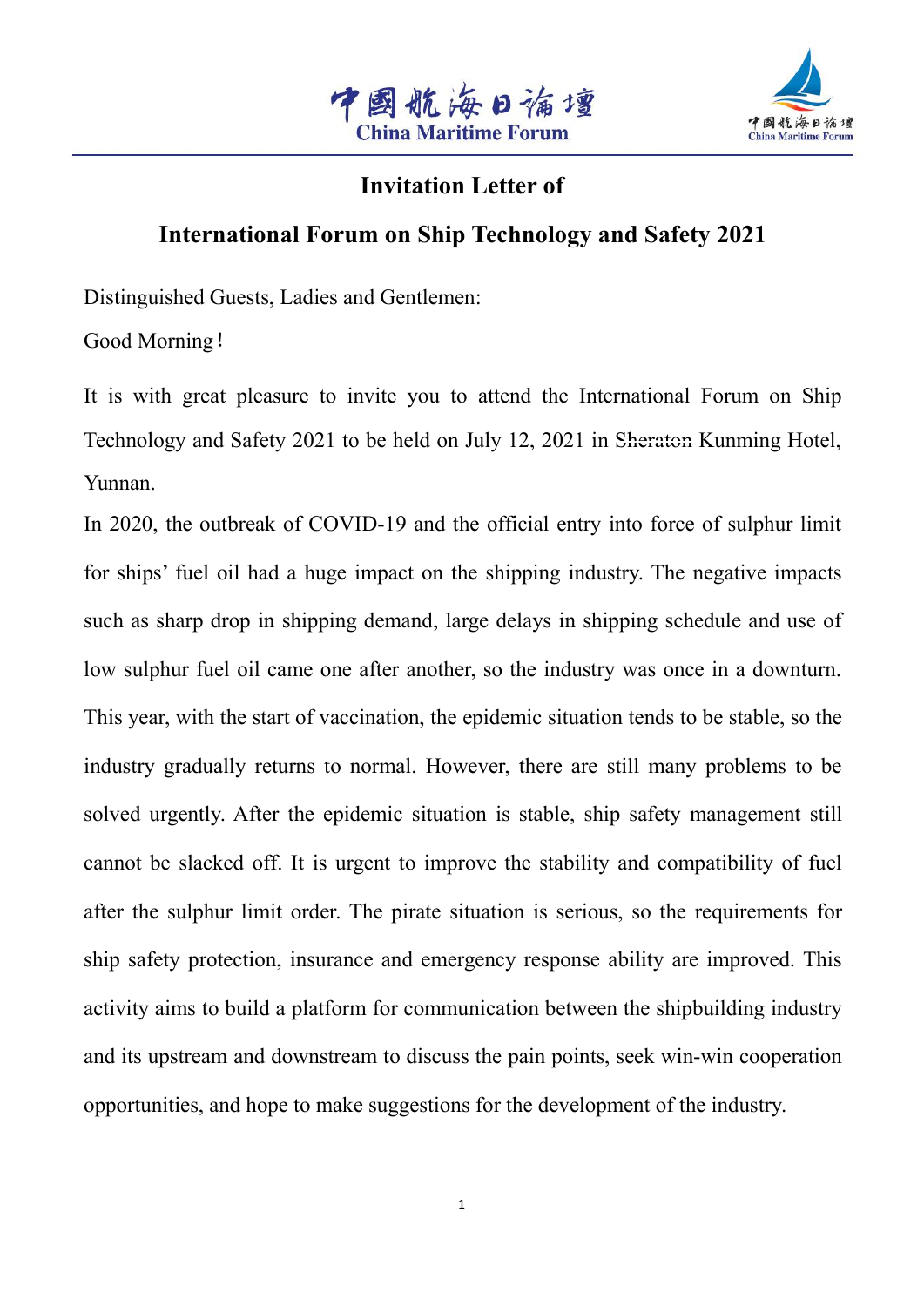



As one of the most important forums of China Maritime Forum 2021, the International Forum on Ship Technology and Safety 2021 will focus on the ship technology, safety management and ship insurance to delve into how the shipping industry research new technologies, look for new ideas and adapt to the new pattern in the Post-COVID-19 era.

International Forum on Ship Technology and Safety 2021 is hosted by China Institute of Navigation, the People's Government of Kunming Municipal,China Waterborne Transport Research Institute, China Communications Construction Company Ltd., organized by Huayang Maritime Center, Shanghai Zhenhua Heavy Industries Co., Ltd., Huayun Hangyi Culture (Beijing) Co., Ltd., directed by Maritime Safety Administration of Ministry of Transport, China Classification Society (CCS), China Shipowners' Association, Hong Kong Shipowners Association, Hong Kong Seamen's Union, and co-organized by Huayang Xinhang (Beijing) Ship Management Co., Ltd.. The guests from the maritime authorities at home and abroad, maritime supervision and inspection agencies, classification societies, well-known shipping enterprises and ship management companies at home and abroad and equipment manufacturers and service providers will attend and address at the forum as keynote speakers with the theme of New Technologies and Thinking to Build a Shipping Power.

The International Forum on Ship Technology and Safety 2021 shall be registered with a registering fee of 300USD. Please kindly be advised that the transportation and accommodation cost shall be responsible by your own. The Organizing Committee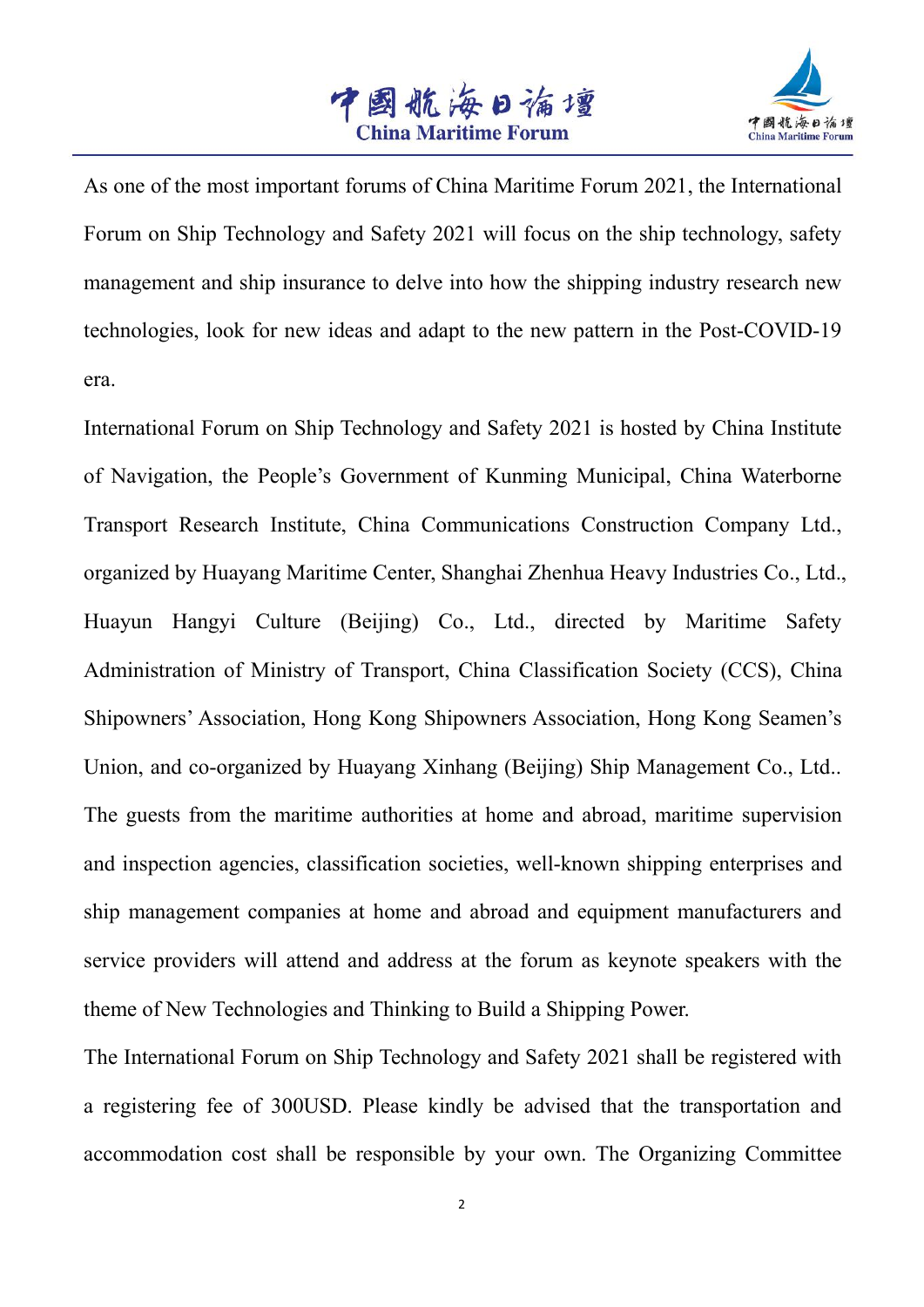



will bear the meal expenses. If this forum attracts your intention for participation, please fill in and send back us the following registration form to below address before June 15, 2021:

#### **wang.yx@cmaritime.com.cn**

Thank you for your support! Looking forward to welcoming you in Kunming!

### **Contact us**:

Miss Penny Wang

Tel: (8610) 6482 3678-321 Mobile:(86)135 5209 9936

E-mail: wang.yx@cmaritime.com.cn

Add: F/6, B2, Ziguang Development Building, No.11 Huixin East Street, Chaoyang District, Beijing, China.

Post code: 100029

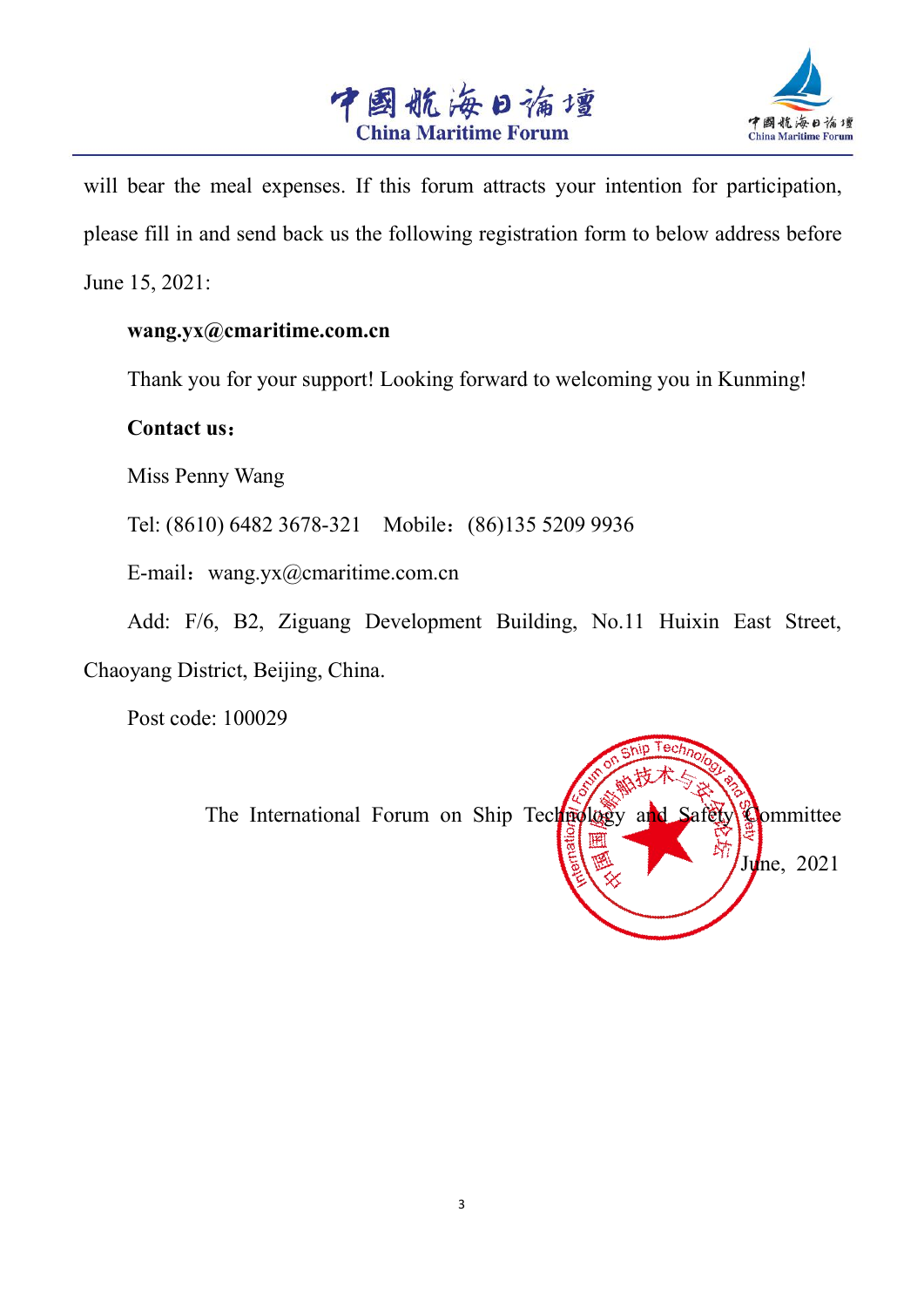



Annex I

### **International Forum on Ship Technology and Safety 2021**

### **I. Overview of the Forum**

Theme: New technologies and thinking to help build a shipping power

Date: July 12, 2021

Venue: Sheraton of Kunming, Yunnan Province

Size: About 300 people

### **II. Organizational Structure**

**Hosted by:** China Institute of Navigation, Kunming Municipal People's

Government, China Waterborne Transport Research Institute, China

Communications Construction Company Ltd.

**Organized by:** Huayang Maritime Center, Shanghai Zhenhua Heavy Industries

Co., Ltd., Huayun Hangyi Culture (Beijing) Co., Ltd.

**Directed by:** Maritime Safety Administration of Ministry of Transport, China

Classification Society (CCS), China Shipowners'Association, Hong Kong

Shipowners Association, Hong Kong Seamen's Union

**Co-organized by:** Huayang Xinhang (Beijing) Ship Management Co., Ltd.

**Supported by:** Bank of Communications Financial Leasing Co., Ltd., Qingdao Port Pilot Station., Sealand Union Shipping Co., Ltd.

**Official Media:** China Institute of Navigation Website, China Shipping Service (CNSS)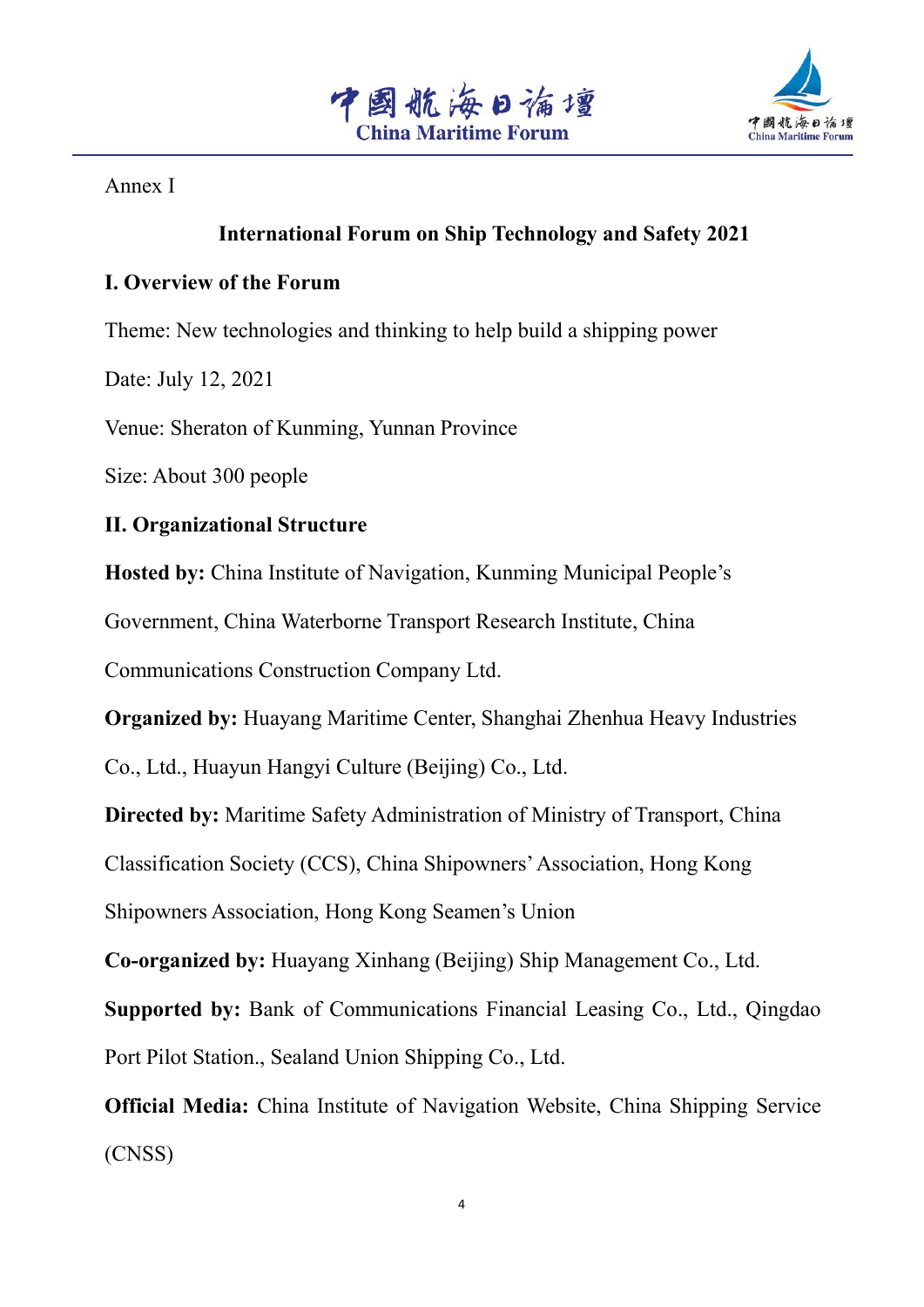



# **III. Provisional Agenda and Speakers**

| <b>Time</b>     | <b>Proposed Topic</b>                                                                                                                      | <b>Distinguished Speaker</b>                                         |
|-----------------|--------------------------------------------------------------------------------------------------------------------------------------------|----------------------------------------------------------------------|
|                 | July 12                                                                                                                                    |                                                                      |
|                 | Moderator: Baltic International Maritime Conference (BIMCO)                                                                                |                                                                      |
| $9:00-9:10$     | <b>Welcome Remarks</b>                                                                                                                     | <b>Kunming Municipal</b><br>People's Government                      |
| $9:10-9:20$     | Opening Speech                                                                                                                             | China Institute of<br>Navigation                                     |
| $9:20-9:40$     | Ship Safety, the Cornerstone of<br><b>Shipping Power Construction</b>                                                                      | Maritime Safety<br><b>Administration of Ministry</b><br>of Transport |
| $9:40-10:00$    | Shipping Power in Figures                                                                                                                  | China Shipowners'<br>Association                                     |
| $10:00 - 10:20$ | The Exploration of Ship<br>Intellectualization among Energy<br>shipping Companies                                                          | China Merchants Energy<br>Shipping Co., Ltd.                         |
| $10:20-10:35$   | Strengthen the Linkage of Industrial<br>Elements, Help to Achieve Carbon<br>Peak and Carbon Neutrality Targets<br>in the Shipping Industry | China Classification<br>Society (CCS)                                |
| 10:35-10:50     | The Digital Transformation of<br>Shipping in the Age of COVID-19                                                                           | Shanghai Maili Marine<br>Technology Co., Ltd.<br>(HiFleet)           |
| $10:50 - 11:05$ | Tea Break                                                                                                                                  |                                                                      |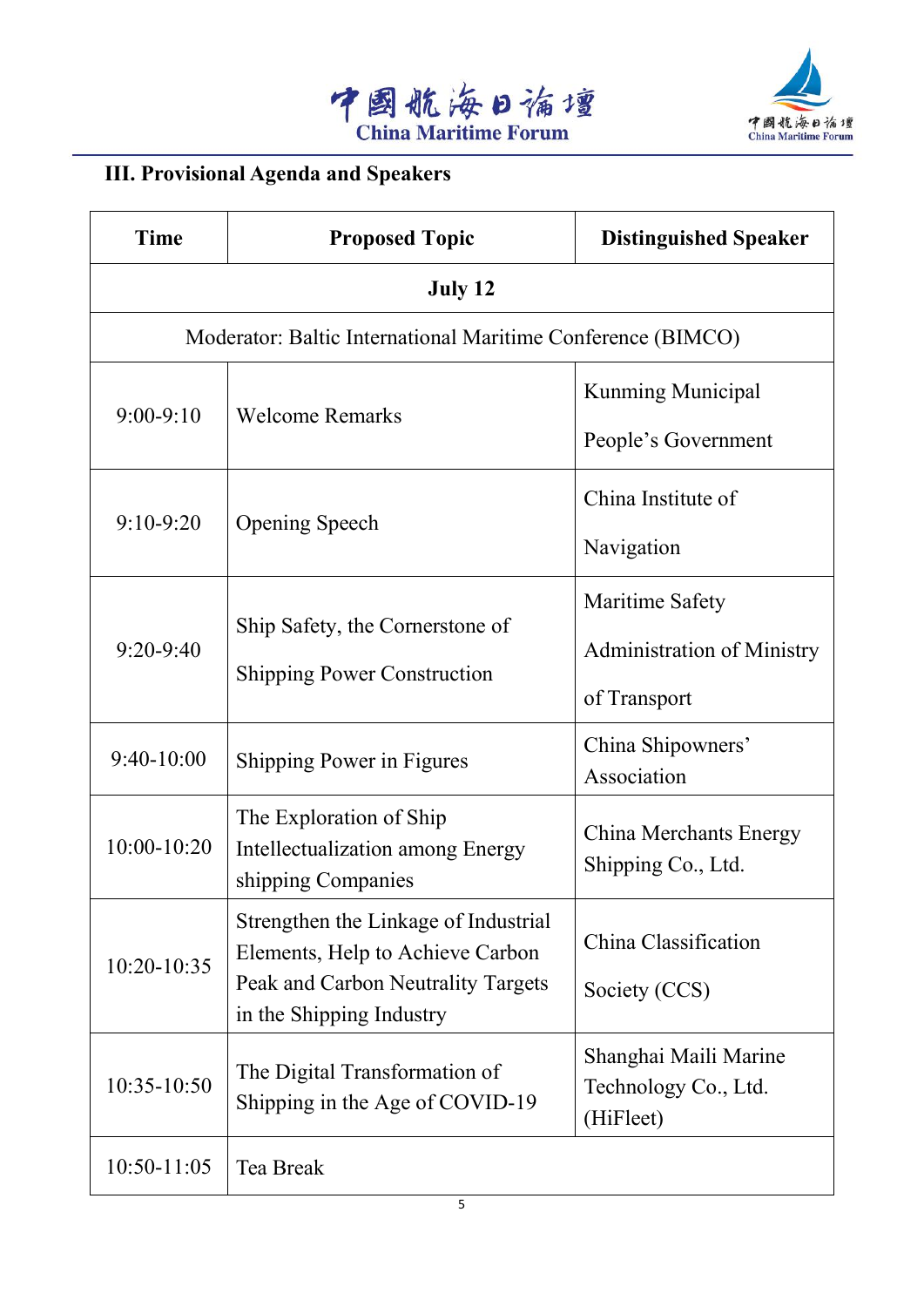



| $11:05 - 12:00$ | Interactive Session 1-The Industry<br>How to Respond to Emergencies.                                  | Panelist:<br>Speakers in the forenoon<br>and other panelist<br>Qingdao Port Pilot Station<br>etc. |
|-----------------|-------------------------------------------------------------------------------------------------------|---------------------------------------------------------------------------------------------------|
| 12:00-13:30     | Lunch Time                                                                                            |                                                                                                   |
| 14:00-14:15     | Development Trends of Low Carbon<br>Shipping During the 14th Five-Year<br>Plan Period                 | China Waterborne<br><b>Transport Research</b><br>Institute                                        |
| 14:15-14:30     | A New Issue for the Safety of Large<br>Ships: The Ability of Safe Return to<br>Port and Its Key Ports | Shanghai Zhenhua Heavy<br>Industries Co., Ltd.                                                    |
| 14:30-14:45     | Opportunities and Risks of Shipping<br>Market Under the Influence of<br><b>Epidemic Situation</b>     | Pacific Basin (PB)                                                                                |
| $14:45 - 15:00$ | Low Sulphur Bunker Fuel Oil<br><b>Supports Green Shipping</b>                                         | Sinopec Fuel Oil Sales Co.,<br>Ltd.                                                               |
| $15:00-15:15$   | The Way of Ship Management<br>Companies Adapting to the Digital<br>Trend and Arranging ahead of Time  | Schulte Group                                                                                     |
| $15:15-15:30$   | Promoting Green Shipping and<br>Deploying Low-carbon Fuels and                                        | The Republic of the<br>Marshall Islands Company                                                   |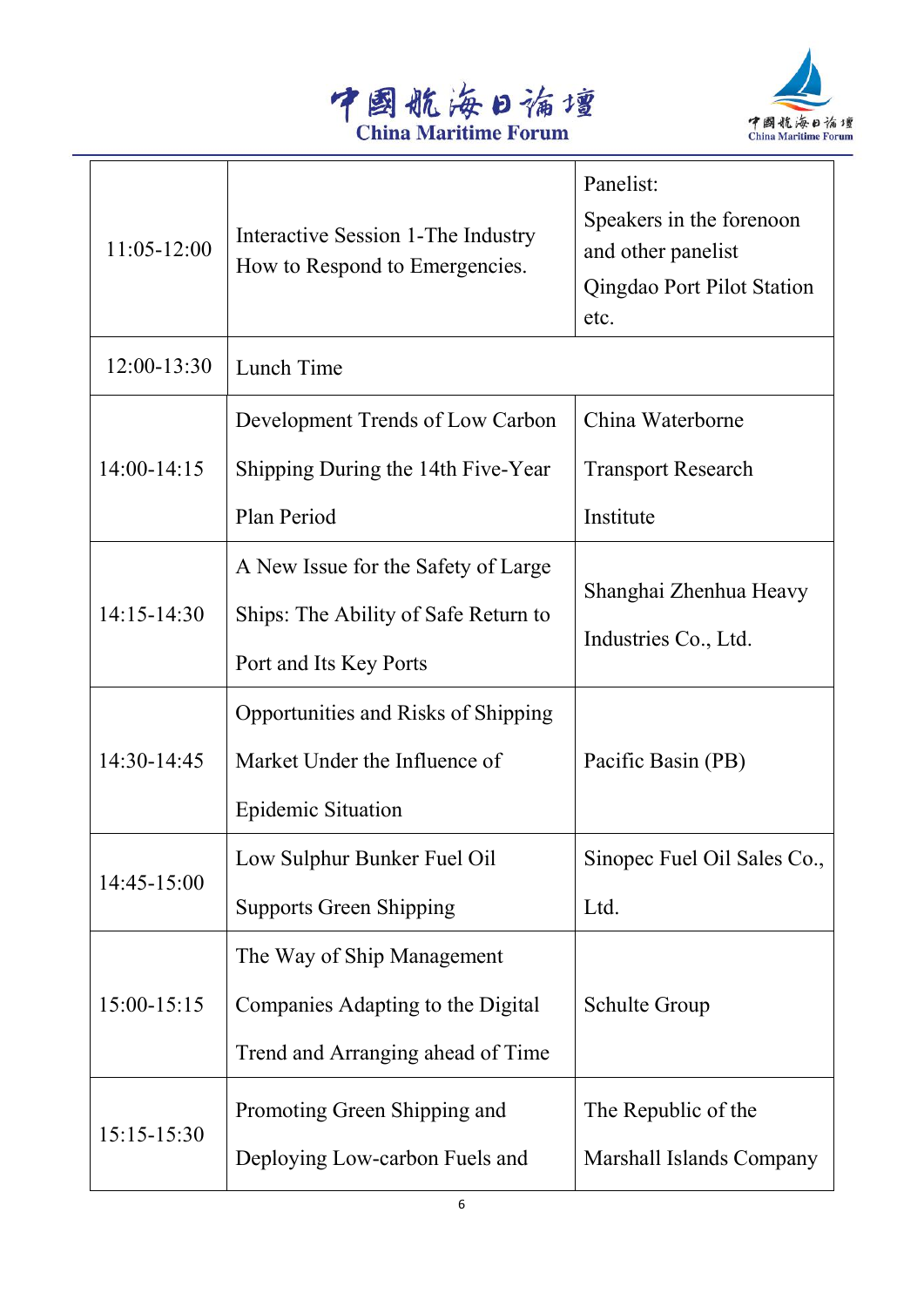



|                                                                  | Technologies                        | and Maritime Registry     |
|------------------------------------------------------------------|-------------------------------------|---------------------------|
|                                                                  |                                     |                           |
| The Way of Ship Management Going<br>15:30-15:45<br>International |                                     | Huayang Xinhang           |
|                                                                  | (Beijing) Shipping                  |                           |
|                                                                  |                                     | Technology Co., Ltd.      |
| 15:45-16:00                                                      | Tea Break                           |                           |
|                                                                  |                                     | Panelist:                 |
| Dialogue 2: How will the Industry<br>16:00-16:50                 | Speakers in the Afternoon           |                           |
|                                                                  | Act under the "Carbon Peak" Target? | and Other Dialogue Guests |
|                                                                  |                                     | China Waterborne          |
| $16:50-17:00$                                                    | Closing Speech                      | <b>Transport Research</b> |
|                                                                  |                                     | Institute                 |

Preliminary draft. The specific guests and topics are subject to the occurrence of the day.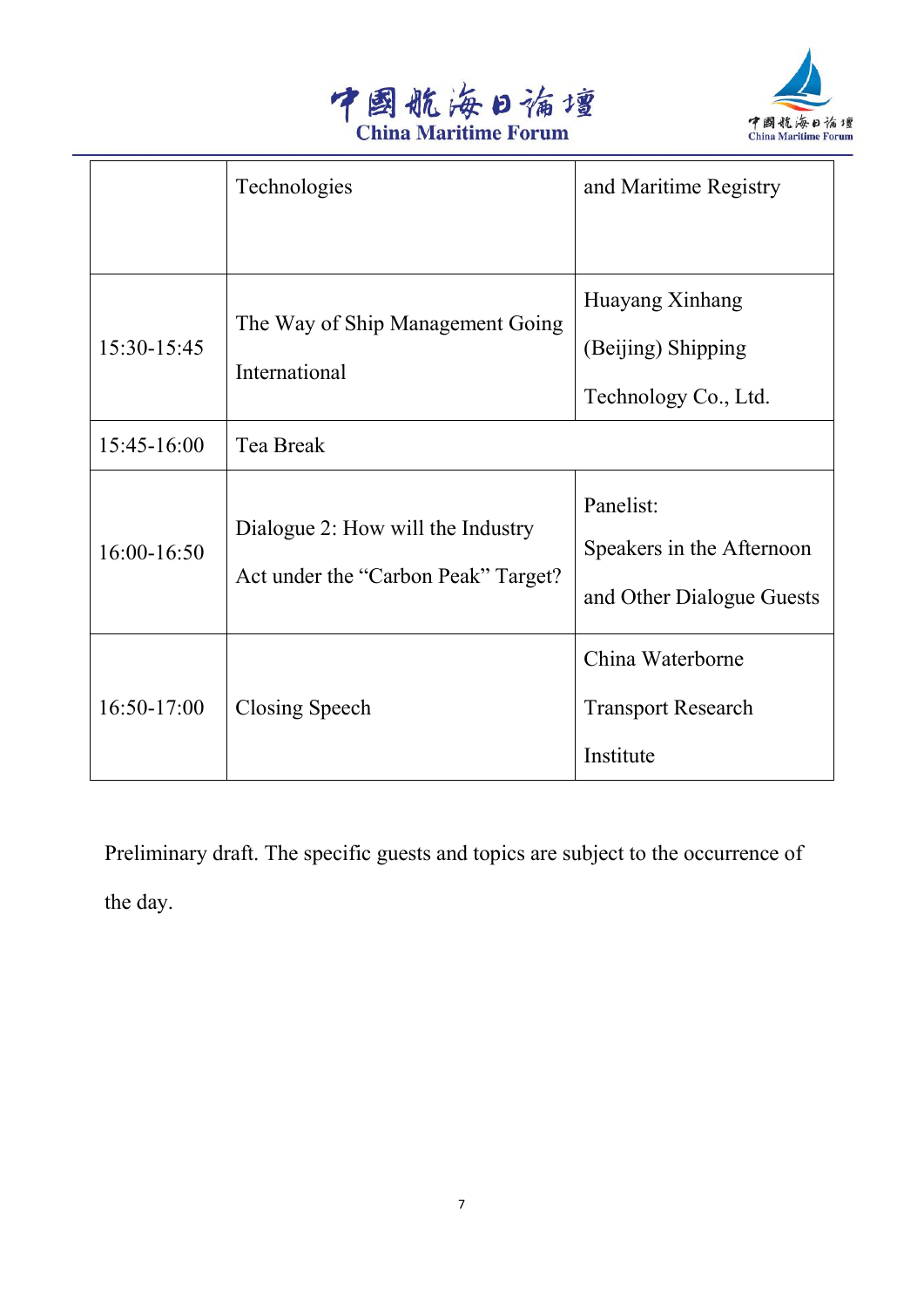

# 2021 年中国国际船舶技术与安全论坛

参会嘉宾邀请函

尊敬的嘉宾:

您好!

中国国际船舶技术与安全论坛组织工作委员会诚邀您出席将于 2021 年 7 月 12 日在云南省昆明喜来登酒店举办的 2021 年中国国际船舶技术与安全论坛。

2020 年,新冠疫情爆发、限硫令正式生效等事件对船舶行业造成了巨大的冲 击,海运需求锐减、船期大量延误、低硫燃油使用问题增多等负面影响纷至沓来, 行业曾一度陷入低迷。今年,随着疫苗开始接种,疫情趋于稳定,行业逐渐回归 常态, 但依旧有很多亟待解决的问题。疫情平稳后, 船舶安全管理仍不可懈怠; 限硫令后,提高燃料的稳定性、兼容性成为当务之急;海盗形式严峻,对船舶安 全保护、保险、突发情况应对能力的要求提高……本次活动旨在搭建船舶业及其 上下游交流沟通的平台,共同探讨行业痛点问题,寻求共赢合作机会,希望能够 为行业发展出谋划策。

2021 年中国国际船舶技术与安全论坛作为中国航海日论坛最重要的专题论 坛之一,将围绕船舶技术、安全管理、船舶保险等产业,更加深入地讨论后疫情 时代,船舶行业如何研究新技术,寻找新思路,顺应新格局。该论坛由中国航海 学会、昆明市人民政府、交通运输部水运科学研究院、中国交通建设集团有限公 司主办,由华洋海事中心有限公司、上海振华重工(集团)股份有限公司、华运 航意文化(北京)有限公司承办,由交通运输部海事局、中国船级社、中国船东 协会、香港船东会、香港海员工会指导,由华洋新航(北京)船舶技术有限公司 协办,将邀请来自海事主管部门、海事监管及检测机构、船级社及国内外知名航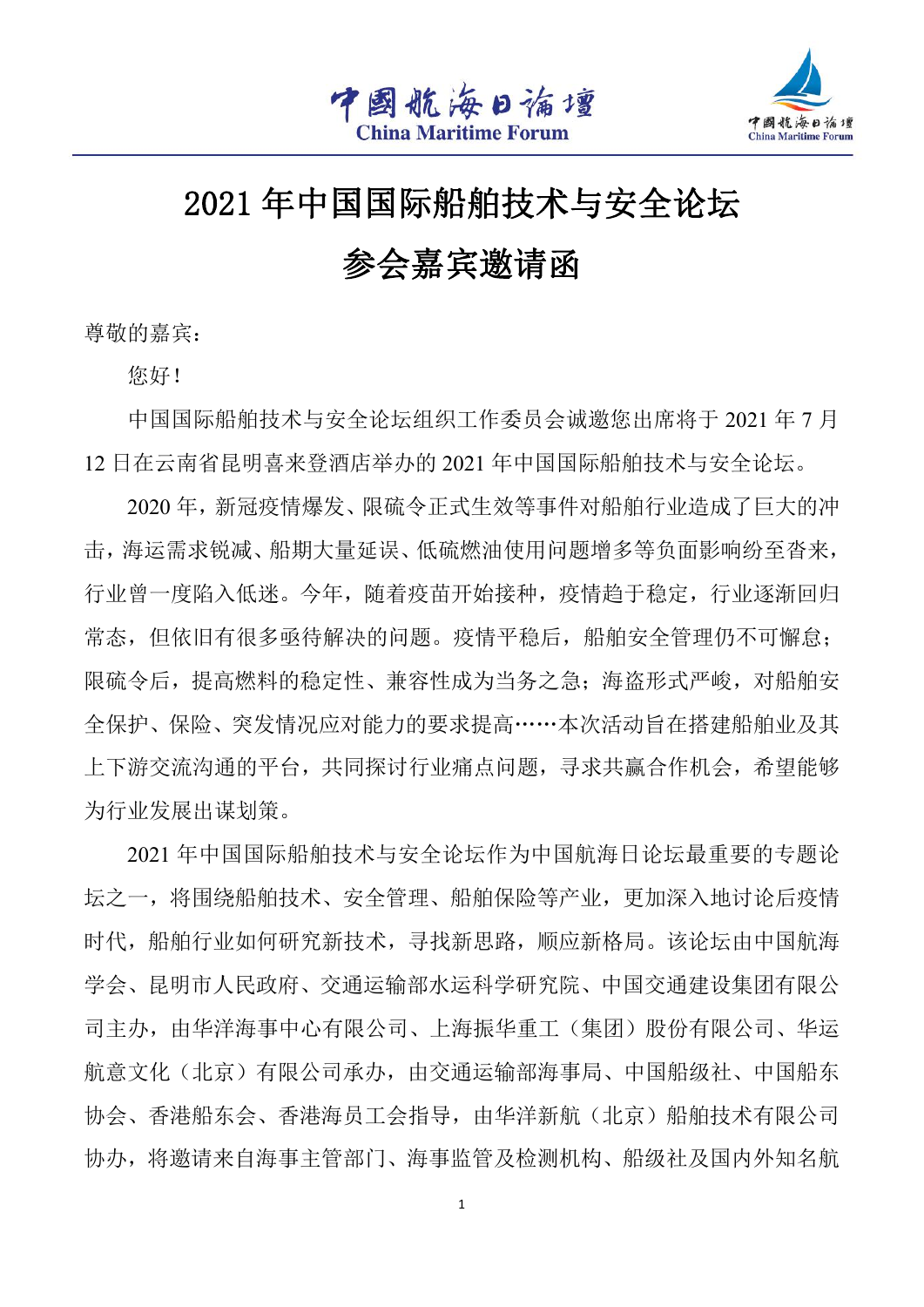



运企业、船舶管理公司、设备生产及服务厂商的嘉宾出席,就主题"新技术 新 思路 助力航运强国建设"发表演讲并根据议题进行对话(论坛日程详见附件一)。

中国国际船舶技术与安全论坛采用注册参会制,注册费为人民币 **2000** 元/人, 论坛期间的膳食费用由组委会承担,住宿和交通费用自理。

如有意向出席,请于 **6** 月 **10** 日前将参会回执(附件二)反馈至邮箱 wang.yx@cmaritime.com.cn。

衷心感谢您的大力支持,期待与您相聚在昆明!

### 联系人信息:

王雅萱(女士)

电话: 010-6482 3678 转 321

手 机:135 5209 9936

电子邮箱:wang.yx@cmaritime.com.cn

地址: 北京市朝阳区惠新东街 11 号紫光发展大厦 B2 座 6 层

邮编: 100029

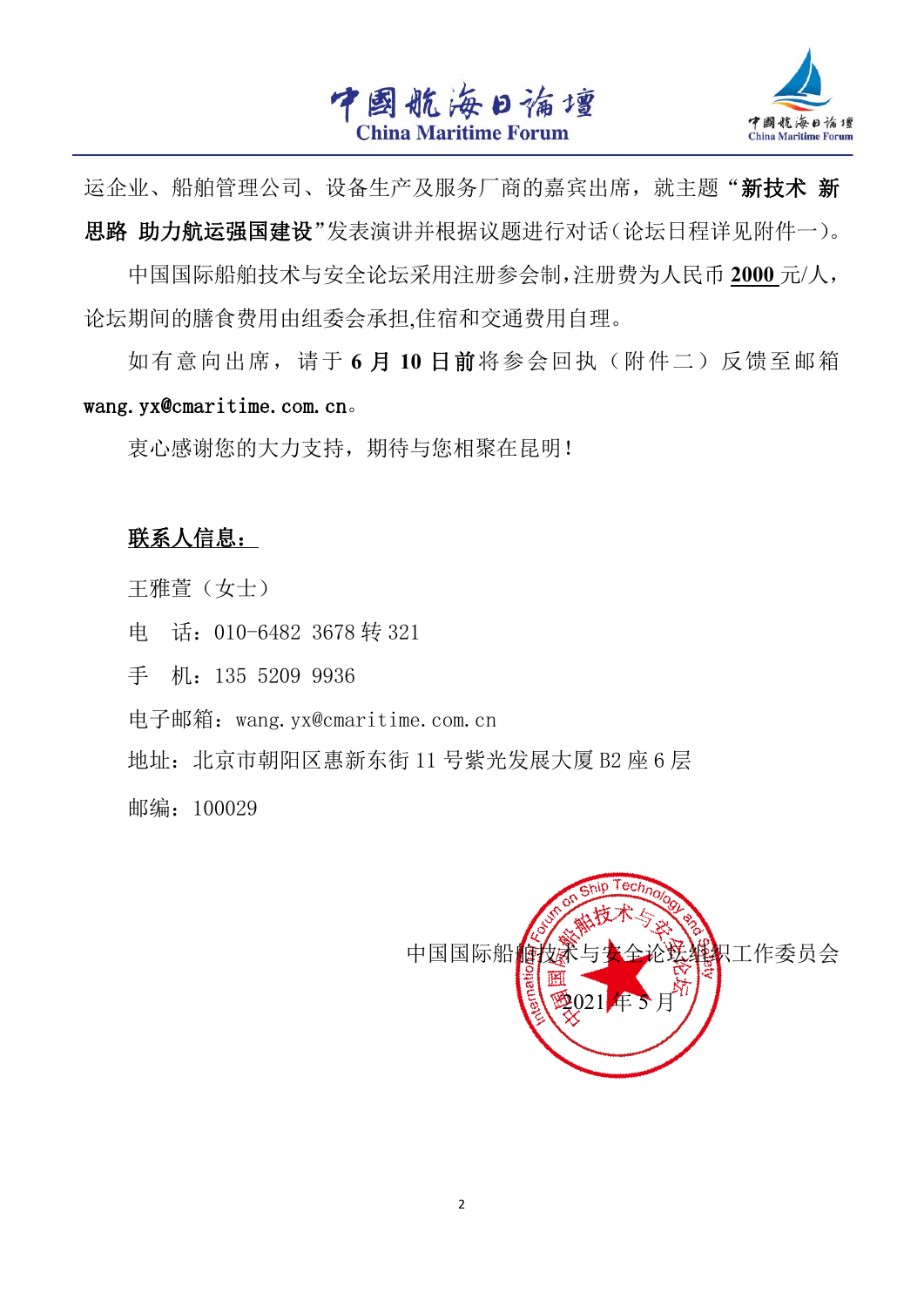



附件一:

# 2021 年中国国际船舶技术与安全论坛拟定议程

一、 论坛概况

主题:新技术 新思路 助力航运强国建设

时间: 2021年7月12日

地点:云南省昆明喜来登酒店

规模:约 300 人

#### 二、 组织架构

主办单位:中国航海学会、昆明市人民政府、交通运输部水运科学研究 院、中国交通建设集团有限公司

承办单位:华洋海事中心有限公司、上海振华重工(集团)股份有限公 司、华运航意文化(北京)有限公司

指导单位:交通运输部海事局、中国船级社、中国船东协会、香港船东 会、香港海员工会

协办单位:华洋新航(北京)船舶技术有限公司

支持单位:交银金融租赁有限责任公司、国海联合(上海)航运有限公 司 コンピュータ しゅうしょう しょうしょく

官方媒体:中国航海学会官网、海事服务网 CNSS